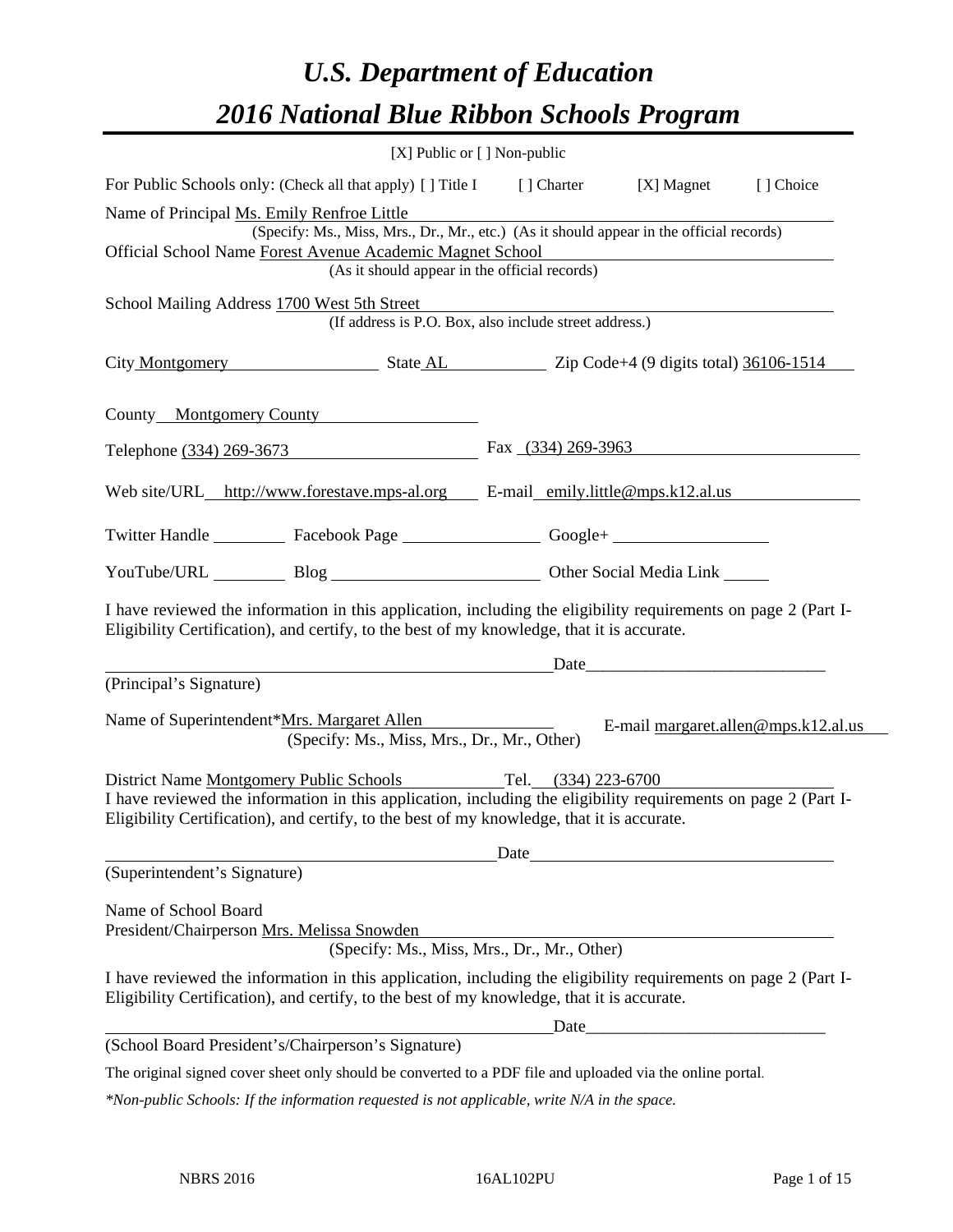The signatures on the first page of this application (cover page) certify that each of the statements below, concerning the school's eligibility and compliance with U.S. Department of Education and National Blue Ribbon Schools requirements, are true and correct.

- 1. The school configuration includes one or more of grades K-12. (Schools on the same campus with one principal, even a K-12 school, must apply as an entire school.)
- 2. The public school has met their state's accountability requirements (i.e., avoided sanctions) in participation, performance in reading (or English language arts) and mathematics, and other academic indicators (i.e., attendance rate and graduation rate) using the most recent accountability results available for the year prior to nomination.
- 3. To meet final eligibility, a public school must meet the state's accountability requirements (i.e., avoided sanctions) in participation, performance in reading (or English language arts) and mathematics, and other academic indicators (i.e., attendance rate and graduation rate) for the year in which they are nominated (2015-2016) and be certified by the state representative. Any status appeals must be resolved at least two weeks before the awards ceremony for the school to receive the award.
- 4. If the school includes grades 7 or higher, the school must have foreign language as a part of its curriculum.
- 5. The school has been in existence for five full years, that is, from at least September 2010 and each tested grade must have been part of the school for the past three years.
- 6. The nominated school has not received the National Blue Ribbon Schools award in the past five years: 2011, 2012, 2013, 2014, or 2015.
- 7. The nominated school has no history of testing irregularities, nor have charges of irregularities been brought against the school at the time of nomination. The U.S. Department of Education reserves the right to disqualify a school's application and/or rescind a school's award if irregularities are later discovered and proven by the state.
- 8. The nominated school or district is not refusing Office of Civil Rights (OCR) access to information necessary to investigate a civil rights complaint or to conduct a district-wide compliance review.
- 9. The OCR has not issued a violation letter of findings to the school district concluding that the nominated school or the district as a whole has violated one or more of the civil rights statutes. A violation letter of findings will not be considered outstanding if OCR has accepted a corrective action plan from the district to remedy the violation.
- 10. The U.S. Department of Justice does not have a pending suit alleging that the nominated school or the school district as a whole has violated one or more of the civil rights statutes or the Constitution's equal protection clause.
- 11. There are no findings of violations of the Individuals with Disabilities Education Act in a U.S. Department of Education monitoring report that apply to the school or school district in question; or if there are such findings, the state or district has corrected, or agreed to correct, the findings.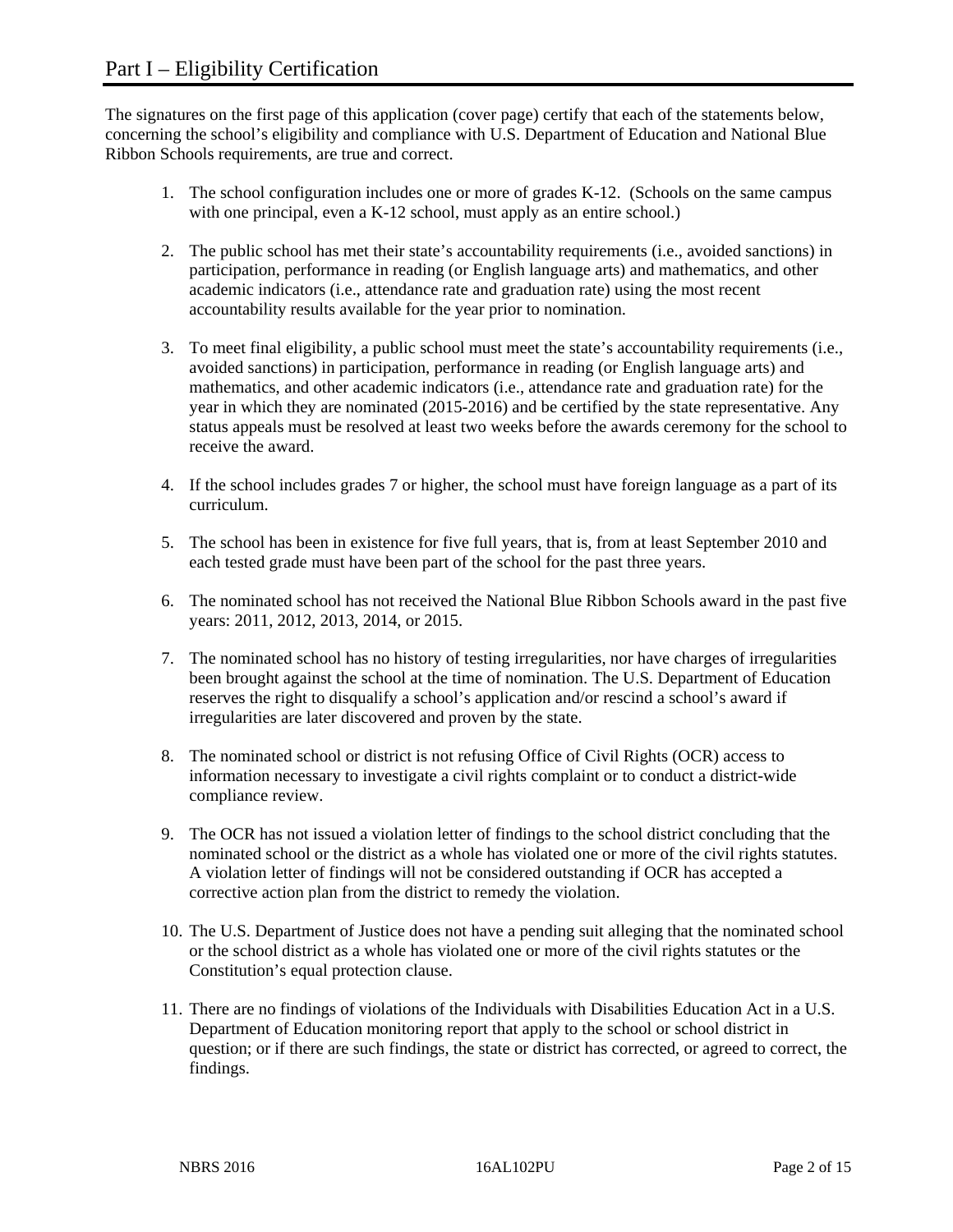#### **Data should be provided for the most recent school year (2015-2016) unless otherwise stated.**

#### **DISTRICT**

|  | Number of schools in the district<br>(per district designation): | 32 Elementary schools (includes K-8)<br>10 Middle/Junior high schools |  |
|--|------------------------------------------------------------------|-----------------------------------------------------------------------|--|
|  |                                                                  | 9 High schools<br>$0 K-12$ schools                                    |  |

51 TOTAL

**SCHOOL** (To be completed by all schools)

2. Category that best describes the area where the school is located:

[X] Urban or large central city [ ] Suburban with characteristics typical of an urban area

[ ] Suburban

- [ ] Small city or town in a rural area
- [ ] Rural
- 3. Number of students as of October 1, 2015 enrolled at each grade level or its equivalent in applying school:

| Grade                           | # of         | # of Females | <b>Grade Total</b> |
|---------------------------------|--------------|--------------|--------------------|
|                                 | <b>Males</b> |              |                    |
| <b>PreK</b>                     | 0            | 0            | $\Omega$           |
| $\mathbf K$                     | 39           | 42           | 81                 |
| 1                               | 60           | 53           | 113                |
| $\overline{2}$                  | 45           | 65           | 110                |
| 3                               | 51           | 64           | 115                |
| 4                               | 57           | 80           | 137                |
| 5                               | 56           | 60           | 116                |
| 6                               | 0            | 0            | $\Omega$           |
| 7                               | 0            | $\theta$     | 0                  |
| 8                               | 0            | 0            | 0                  |
| 9                               | 0            | $\theta$     | 0                  |
| 10                              | 0            | 0            | $\mathbf{\Omega}$  |
| 11                              | 0            | 0            | 0                  |
| 12 or higher                    | 0            | 0            | 0                  |
| <b>Total</b><br><b>Students</b> | 308          | 364          | 672                |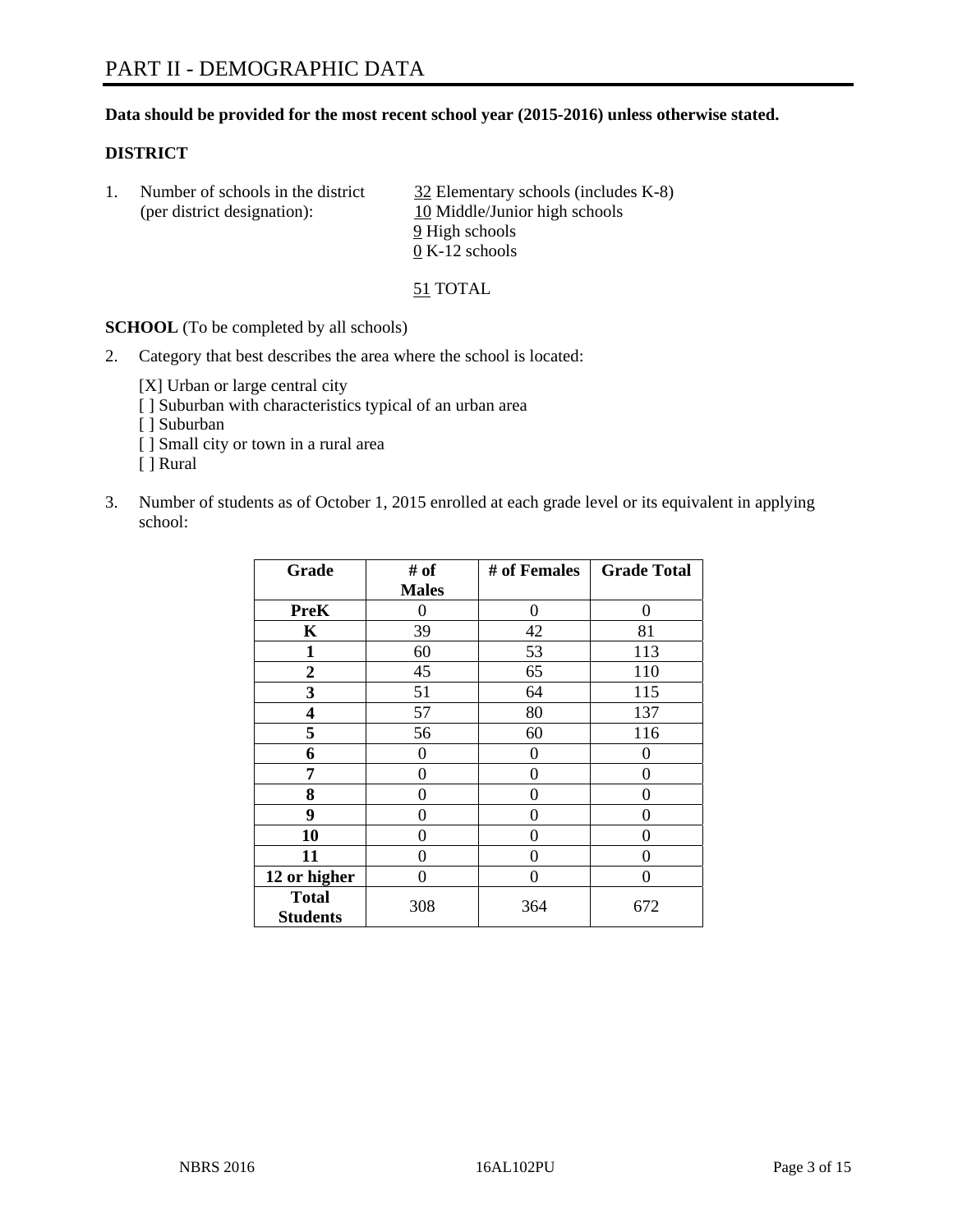the school: 30 % Asian

4. Racial/ethnic composition of  $1\%$  American Indian or Alaska Native 29 % Black or African American 1 % Hispanic or Latino 0 % Native Hawaiian or Other Pacific Islander 36 % White 3 % Two or more races **100 % Total** 

(Only these seven standard categories should be used to report the racial/ethnic composition of your school. The Final Guidance on Maintaining, Collecting, and Reporting Racial and Ethnic Data to the U.S. Department of Education published in the October 19, 2007 *Federal Register* provides definitions for each of the seven categories.)

5. Student turnover, or mobility rate, during the  $2014 - 2015$  school year:  $3\%$ 

This rate should be calculated using the grid below. The answer to (6) is the mobility rate.

| <b>Steps For Determining Mobility Rate</b>         | Answer |  |
|----------------------------------------------------|--------|--|
| (1) Number of students who transferred to          |        |  |
| the school after October 1, 2014 until the         |        |  |
| end of the 2014-2015 school year                   |        |  |
| (2) Number of students who transferred             |        |  |
| <i>from</i> the school after October 1, 2014 until | 20     |  |
| the end of the 2014-2015 school year               |        |  |
| (3) Total of all transferred students [sum of      | 20     |  |
| rows $(1)$ and $(2)$ ]                             |        |  |
| (4) Total number of students in the school as      | 708    |  |
| of October 1, 2014                                 |        |  |
| (5) Total transferred students in row (3)          | 0.028  |  |
| divided by total students in row (4)               |        |  |
| $(6)$ Amount in row $(5)$ multiplied by 100        | 3      |  |

6. English Language Learners (ELL) in the school:  $25\%$ 

168 Total number ELL

 Specify each non-English language represented in the school (separate languages by commas): Bengali, Gujarati, Chinese, Korean, Telugu, Arabic, Dutch, Mandarin, Tamil, Hindi, Vietnamese, Thai, Spanish, Tagalog, Laotian, Malayalam, Marathi, French, and Russian

- 7. Students eligible for free/reduced-priced meals: 7 % Total number students who qualify: 49
- 8. Students receiving special education services: 1 % 3 Total number of students served

Indicate below the number of students with disabilities according to conditions designated in the Individuals with Disabilities Education Act. Do not add additional conditions. It is possible that students may be classified in more than one condition.

| 0 Autism                              | 0 Orthopedic Impairment                 |
|---------------------------------------|-----------------------------------------|
| 0 Deafness                            | 0 Other Health Impaired                 |
| 0 Deaf-Blindness                      | 0 Specific Learning Disability          |
| 0 Emotional Disturbance               | 2 Speech or Language Impairment         |
| 1 Hearing Impairment                  | $\underline{0}$ Traumatic Brain Injury  |
| 0 Mental Retardation                  | 0 Visual Impairment Including Blindness |
| $\underline{0}$ Multiple Disabilities | 0 Developmentally Delayed               |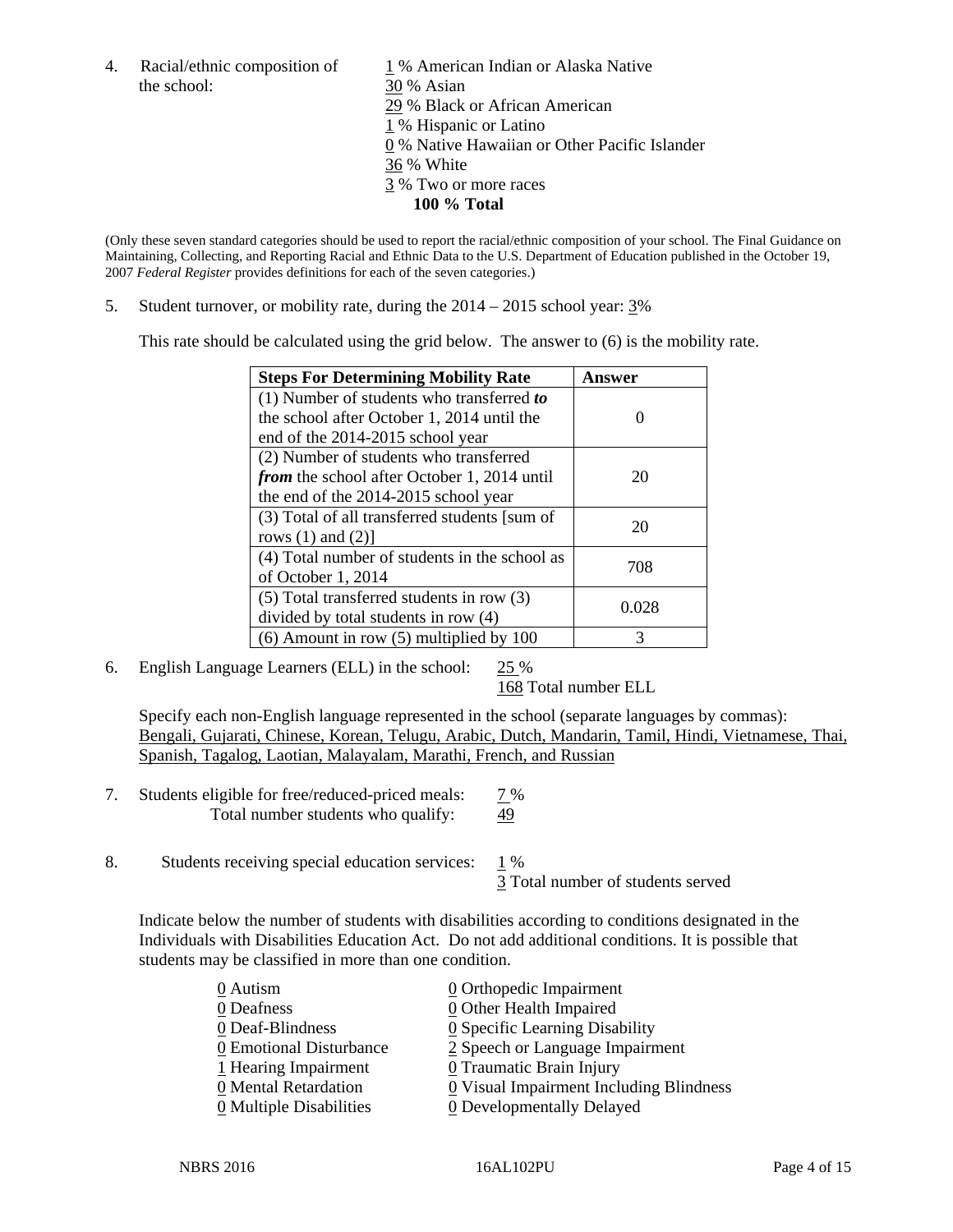- 9. Number of years the principal has been in her/his position at this school: 2
- 10. Use Full-Time Equivalents (FTEs), rounded to nearest whole numeral, to indicate the number of school staff in each of the categories below:

|                                       | <b>Number of Staff</b> |
|---------------------------------------|------------------------|
| Administrators                        |                        |
| Classroom teachers                    | 34                     |
| Resource teachers/specialists         |                        |
| e.g., reading, math, science, special | 9                      |
| education, enrichment, technology,    |                        |
| art, music, physical education, etc.  |                        |
| Paraprofessionals                     |                        |
| Student support personnel             |                        |
| e.g., guidance counselors, behavior   |                        |
| interventionists, mental/physical     |                        |
| health service providers,             |                        |
| psychologists, family engagement      |                        |
| liaisons, career/college attainment   |                        |
| coaches, etc.                         |                        |

- 11. Average student-classroom teacher ratio, that is, the number of students in the school divided by the FTE of classroom teachers, e.g., 22:1 20:1
- 12. Show daily student attendance rates. Only high schools need to supply yearly graduation rates.

| <b>Required Information</b> |     | $2014 - 2015$   2013-2014 | 2012-2013 | 2011-2012 | $2010 - 201$ |
|-----------------------------|-----|---------------------------|-----------|-----------|--------------|
| Daily student attendance    | 97% | 97%                       | 97%       | 97%       | 97%          |
| High school graduation rate | 0%  | $\gamma\%$                | 9%        | 9%        | 0%           |

#### 13. **For high schools only, that is, schools ending in grade 12 or higher.**

Show percentages to indicate the post-secondary status of students who graduated in Spring 2015.

| <b>Post-Secondary Status</b>                  |    |
|-----------------------------------------------|----|
| Graduating class size                         |    |
| Enrolled in a 4-year college or university    | 0% |
| Enrolled in a community college               | 0% |
| Enrolled in career/technical training program | 0% |
| Found employment                              | 0% |
| Joined the military or other public service   | 0% |
| <b>Other</b>                                  |    |

14. Indicate whether your school has previously received a National Blue Ribbon Schools award. Yes X No

If yes, select the year in which your school received the award. 2007

15. In a couple of sentences, provide the school's mission or vision statement.

Teach, model, and encourage children to become independent learners by providing a challenging and stimulating curriculum taught by dedicated and innovative professionals.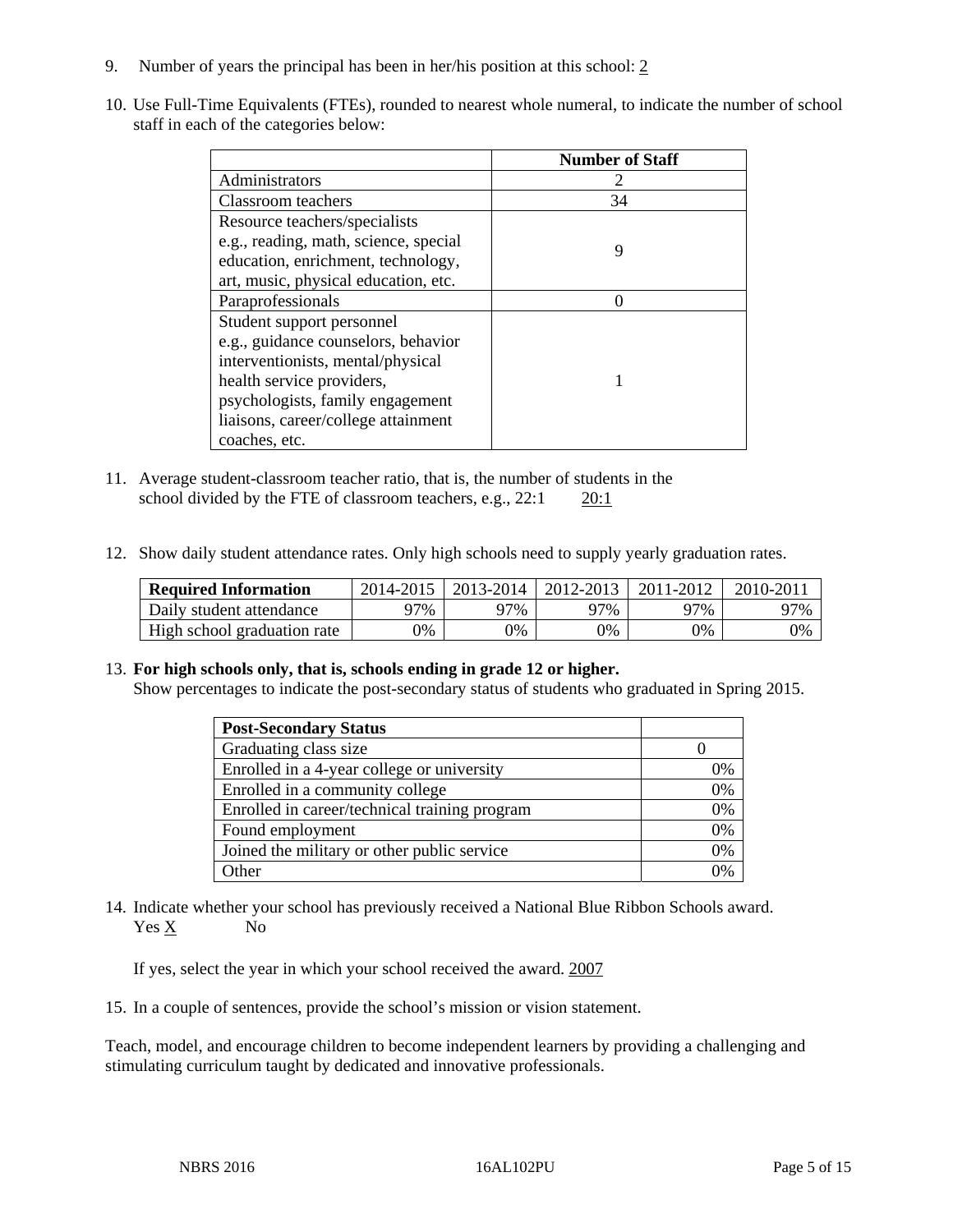16. **For public schools only**, if the school is a magnet, charter, or choice school, explain how students are chosen to attend.

All kindergarten and first grade applicants will complete an assessment. Eligible applicants will be randomly selected. All 2nd-5th applicants must have a 3.5 GPA or better in core academic subjects and a 3.0 or better GPA in conduct for the past three semesters. Eligible applicants will be randomly selected.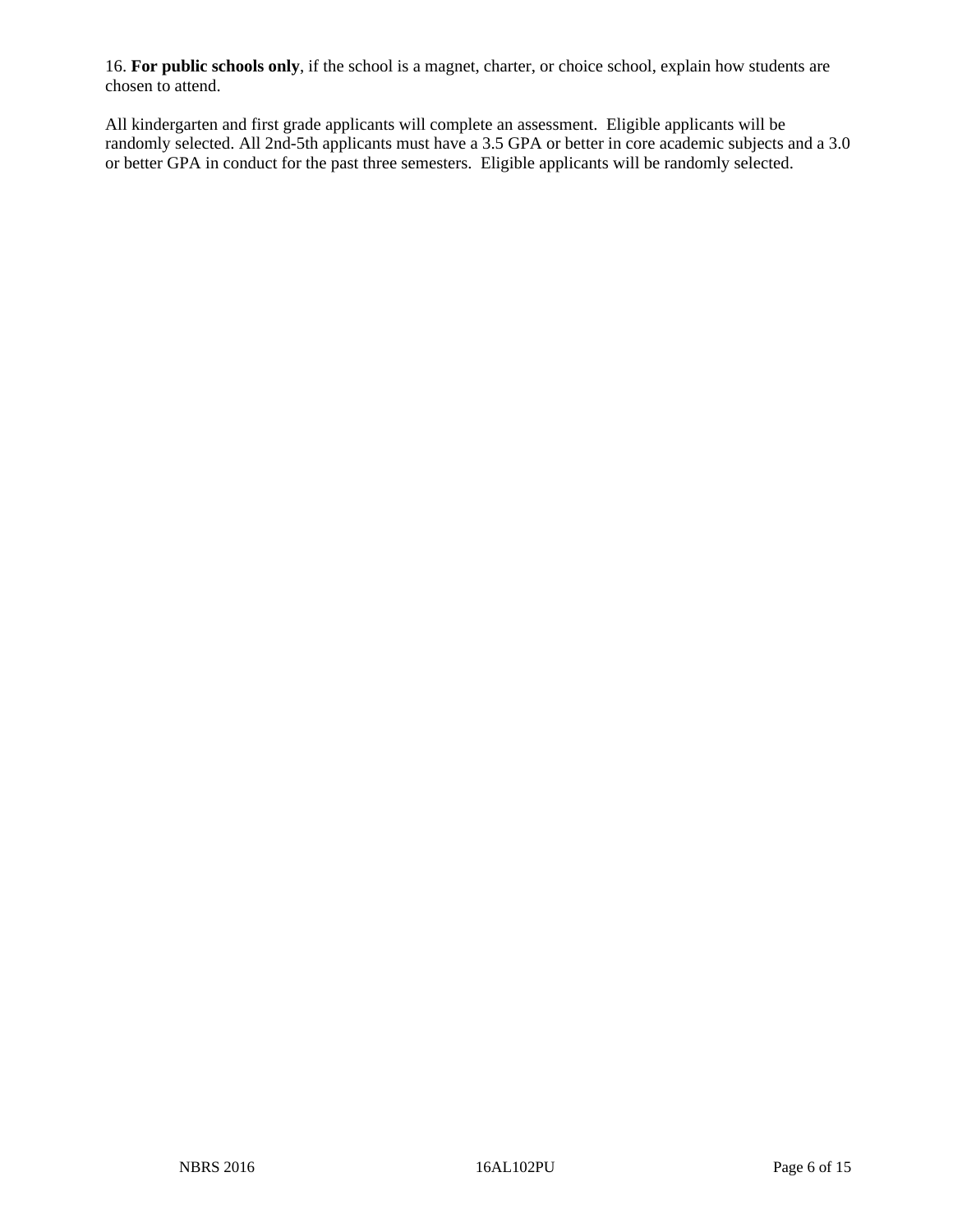# PART III – SUMMARY

Forest Avenue Academic Magnet Elementary is a public elementary school located in Montgomery, Alabama. There are approximately 675 students each year in grades kindergarten through fifth grade. Forest Avenue is comprised of students from throughout Montgomery County, and it is both culturally and racially diverse. The school provides an accelerated academic curriculum in mathematics, English, reading, and spelling/vocabulary. Students work a grade level ahead in these subjects. Science and social studies are taught on grade level with extensive enrichment activities. Students also participate in a variety of projects that reinforce classroom teaching; they attend many field trips based on units of study within the classroom; and, they learn from speakers who are brought in from the community. Key strategies are driven by our school mission which is to encourage productive and responsible students by providing a challenging and stimulating curriculum taught by dedicated, innovative, professional staff in a safe, positive, and nurturing environment. The vision of Forest Avenue is to teach, model, and encourage students to become independent learners who are self-motivated, disciplined, and committed to life-long achievement.

To be accepted into Forest Avenue, potential kindergarten students and first graders go through an interview process in which a test is given to determine if the skills are present for the child to be successful in an academically accelerated program. Potential students for grades 2-5 must have a 3.5 cumulative GPA for the previous three semesters. Students' names are then placed into a lottery to determine who will be accepted into the program. Kindergarten students are placed in self-contained classrooms; students in grades 1-5 are departmentalized according to the language arts subjects and basic social subjects with either 2 or 3 teachers. The curriculum is reinforced and enhanced through specialists in the areas of PE, music, Spanish, technology, counseling, science, and the media center.

The criteria to remain in the program are as follows: (1) All students must maintain a 3.0 grade point average and a B average in conduct. (2) Good attendance is mandatory for all students. (3) All students must have a signed "Intent to Return" form in order to return the following year.

Forest Avenue is housed in a school located in a neighborhood that has changed from predominately residential to predominately business. The accelerated magnet program was started at Forest Avenue in 1989, with a Magnet Schools of America (MSA) grant. At that time there were both neighborhood students and magnet students attending the school and the grade configuration was K-6. There were approximately 30 portable classrooms located in the back of the school to house most of the magnet classes. In the fall of 2001, there were several major changes made to the school. Forest Avenue neighborhood students were rezoned to allow Forest Avenue Academic Magnet Elementary to become a total magnet elementary school. The school became a K-5 school when an academic magnet middle school was created. A new addition to the school allowed all children to be housed within the school walls and all portable classrooms to be removed. Forest Avenue has not received MSA grant monies since the termination of the grant cycle in 1998, but it has maintained the strong academic curriculum and enrichment activities through the academic support of Montgomery Public Schools and financial support from the Forest Avenue Parent Teacher Association.

Forest Avenue was previously awarded the National Blue Ribbon School award during the 2006-2007 school year. This recognition made a huge impact on the school and the Montgomery Public School system. MPS struggles with many issues that impact the overall impression of the district's schools by the city and the state. In recent years, many families have left the system to attend one of the many private schools in the city. When Forest Avenue received this award, it had a positive impact on how Forest Avenue was viewed by current citizens of Montgomery and by newcomers who were interested in exploring the educational opportunities for their children. The faculty identification badges, school letterhead, and t-shirts announced proudly that Forest Avenue was a Blue Ribbon school. An assembly was held at which the mayor and the governor were present. Every child and faculty member wore matching blue t-shirts in a show of united pride in this achievement. This publicity allowed the system to reach new families and provided an opportunity to talk about the wonderful things that happen inside the walls of Forest Avenue and other MPS schools that otherwise might go unnoticed. In summary, this award brought much needed positive publicity to the entire school system.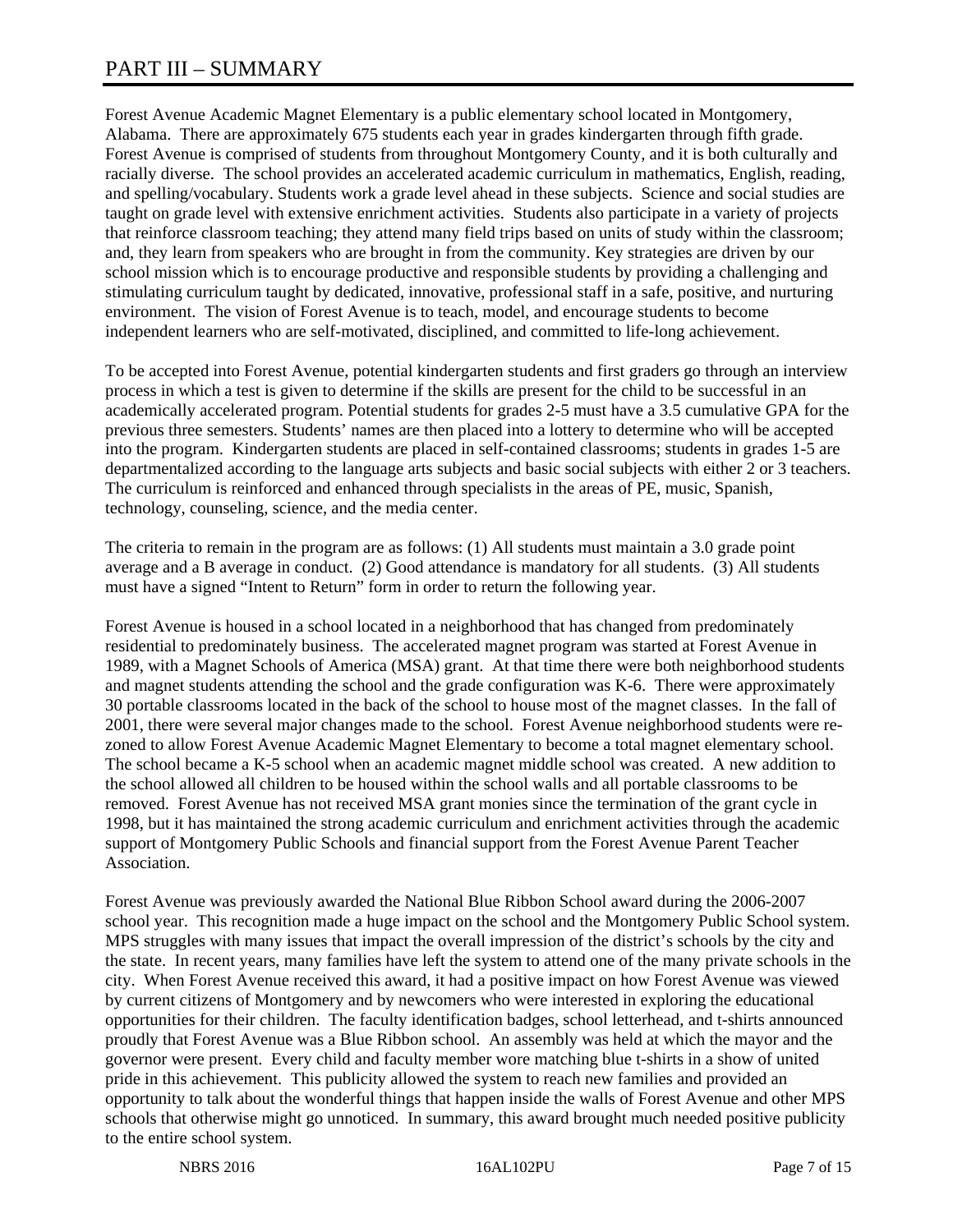# 1. Core Curriculum:

Forest Avenue follows the Alabama Course of Study which incorporates College and Career Readiness Standards. Students work at an accelerated pace completing work that is a grade-level ahead in math, reading, English, and spelling. Science and social studies are taught on grade-level. Teachers are familiar with the required skills for their grade-level, as well as those on the grade-level above so that no important concepts are missed. Since students need a firm grasp of academic language in all subject areas, vocabulary is an essential and integral part of all subjects. Teachers incorporate technology to expand, enrich, and drive student interest. All curricula are developed with rigor which challenges our exceptionally motivated population. Although our population is one of highly motivated students who thrive on an accelerated curriculum, we are conscious of students who may struggle from time to time with skills and concepts. In all subject areas, teachers evaluate student work, oral responses, and team projects to assess understanding. Review, one-on-one coaching, and pairing with strong peers are strategies used to aide students when they need extra encouragement and help.

#### Reading/English:

Forest Avenue's reading program is a balanced literacy approach incorporating phonemic awareness, phonics, fluency, vocabulary, and comprehension. Research-based strategies are used to teach comprehension skills using a wide spectrum of high-interest texts with an emphasis on non-fiction. Through the use of Scholastic's Storyworks, paired texts, Read Works, novel units, our literacy enriched environments, and technology, our students explore and build knowledge about the real world through these authentic resources. Teachers use higher order questioning techniques to help our students become metacognitive learners. Our students are taught not only to analyze and synthesize but also to use text-based evidence from sources to support their conclusions. Collaborative groupings are a vital part of our daily classroom routines as students learn from each other, building on prior knowledge and strengths. Students are avid participants of the Accelerated Reader program which challenges them to read a variety of genres. Conventions of writing are taught through grammar units and writing workshops to provide students opportunities to utilize and apply written literacy skills. Recitation and poetry units help our students become citizens who can listen well and communicate orally in the modern world.

#### Math:

The goal of Forest Avenue's math instruction is to develop students that possess mathematical knowledge and skills, both conceptual and procedural, and are capable of applying this knowledge in a variety of realistic situations. A curriculum that is based on problem solving with the inclusion of a writing component is used. Student learning tasks take on an interactive approach that is hands-on, differentiated, and integrates the standards for mathematical practice to prepare students for success. Explicit, direct instruction leads to student understanding, while a computer component is used to aid students in understanding the problem solving process. Key skills are reinforced by utilizing interactive digital manipulatives and a variety of practice websites. Students routinely engage in basic math facts drills. In addition, videos are incorporated to teach the value of math skills in real-world settings and to help students develop an appreciation of the value of math for their future lives. Students are given online access to the textbook where additional practice games and instruction are available for their use at home.

#### Science:

Implementation of science standards is based on multifarious strategies and resources. These strategies strive to bridge classroom knowledge into authentic experiences. Students are provided the opportunity to experience scientific discovery through science experiments which employ critical thinking skills. Following experiments, journal writing fosters organization, reflection, and comprehension. Standards are broadened and creativity is encouraged through in-class and home-based projects. In-school projects promote the students' ability to incorporate various strategies in solving problems. Nonfiction books and field trips are utilized to extend the curriculum outside the walls of the textbook and the classroom.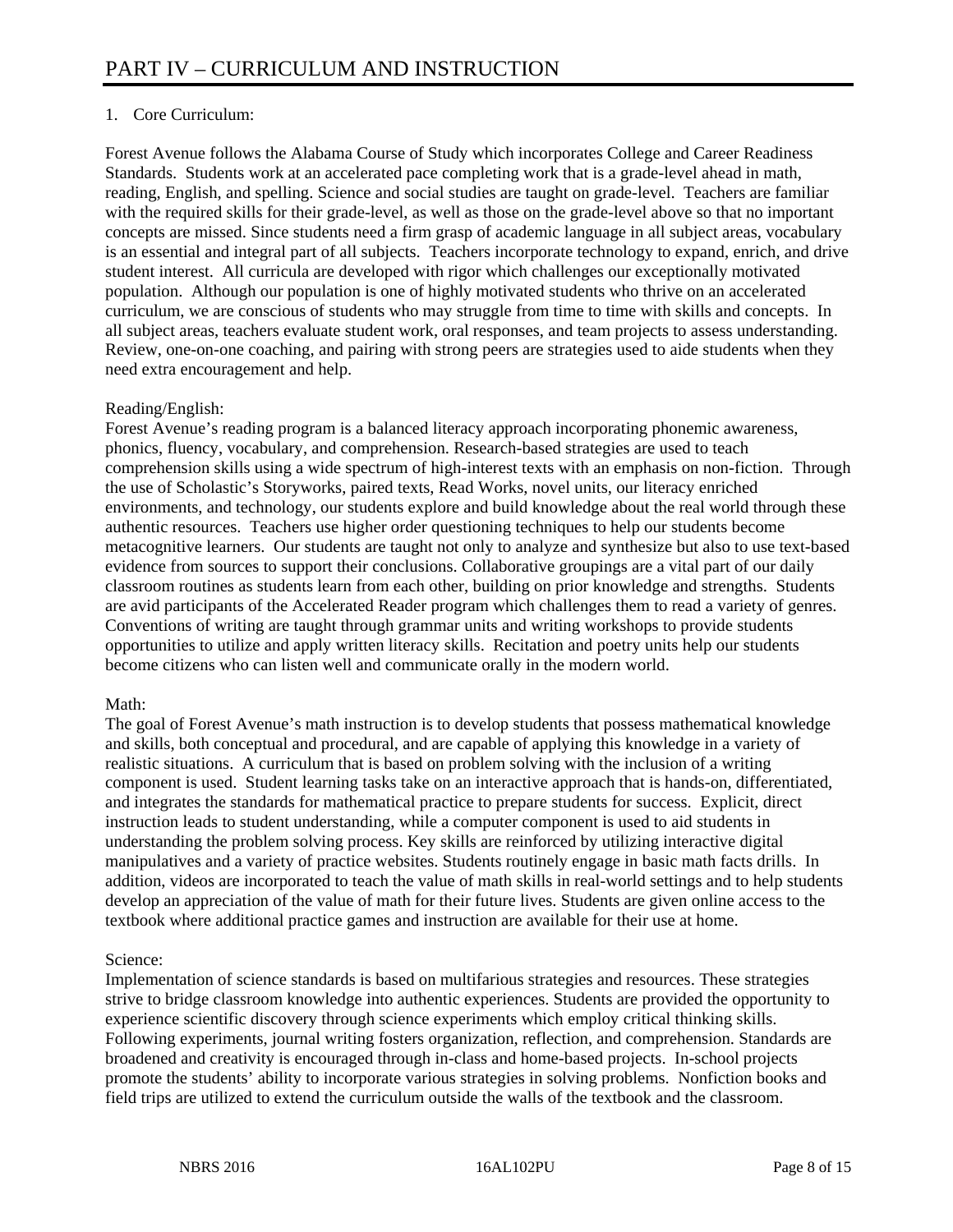#### Social Studies:

The goal of our Social Studies program is to create well-informed, patriotic citizens. Common Core Standards are brought to life as the students engage in a variety of educational experiences covering historical events and present day issues. Living in such a historically rich state allows our students to observe and experience events from long ago through local field trips. Virtual field trips afford our students the opportunities to learn about communities and cultures from far away. We encourage our students to learn through research, both in school and out of the classroom as they prepare reports, plays, posters, and portfolios, as well as practice the creative process inherent in making something new and innovative. Geographic awareness is highlighted as students study and construct maps and globes. The use of historical fiction novel units, supplemental magazines, and newspapers in both the social studies classroom and the reading classroom create cross-curricular avenues of learning.

#### 2. Other Curriculum Areas:

FAAM believes one of the best ways to teach and model different disciplines is by bringing in members of the community to help enrich the curriculum. We provide enrichment of the arts with a program called Abrakadoodle. This is offered three times a week. Students are taught art processes that help them ignite their inner creativity and spark their imagination to develop their own unique talents and abilities. A local dance studio comes in once a week to provide opportunities for students of all grade levels to develop a deep love and appreciation for dance and create a strong sense of self-esteem along the way.

All grade levels at FAAM perform once a year for the entire school and for the community on a topic that is of interest to them. Topics align with the Common Core Curriculum and are studied in depth by the grade level. Students read, write, and create content related to their topic prior to their performance. Each performance involves singing, choreography, speaking, and assembling sets including visually appealing props.

FAAM students engage daily in physical education classes. In the lower grades, students develop fine motor and locomotive skills. As students advance, they participate in activities that promote abdominal strength, cardiovascular endurance, muscular endurance, and flexibility. Students in grades 2-5 participate in the Alabama Physical Fitness testing each spring. A feedback report is provided to students and parents that identifies strengths and weaknesses of the test, as well as suggestions on how to maintain healthy living.

Forest Avenue supports the Girls on the Run, a nonprofit organization, that meets two days per week and uses running to help inspire and motivate girls to commit to lifelong health and fitness. At the end of the 24 week program, which combines running training and lessons on self-esteem, girls participate in a 5k running event giving them a tangible sense of achievement. This program is offered throughout the school year to third through fifth grade girls.

An additional component that allows teachers at FAAM to create life-long learners is technology. Students attend computer lab classes once a week where they write, create, and apply what they are learning through the use of desktop computers and iPads. The technology teacher works with the faculty to coordinate her lessons with the standards being implemented in the classroom. Through technology such as coding and research, students are able to share their knowledge virtually among peers, teachers, administration, and the community. FAAM also houses three iPad carts that teachers use to engage each student. Teachers use the iPads for research activities, virtual field trips, and application based quizzes, such as Kahoot and Compass Learning. All classrooms at FAAM utilize their smart boards to capture student engagement through interactive programs such as Prezis, YouTube videos, SmartNotebook activities, Waltke's Web, Pearson Success, Think Central, and Storyworks. Both high achieving and reluctant learners at FAAM find the use of this technology motivating.

Spanish is offered daily at Forest Avenue for all grade levels. The Spanish curriculum immerses the students in the Spanish language. At FAAM, Spanish class not only meets the linguistic standards, but it also offers glimpses into the Spanish culture. Throughout the year, students participate in hands-on activities that correspond to the Spanish culture such as cooking activities where they make guacamole following traditional Spanish recipes and role-play in which students participate in conversational Spanish with peers.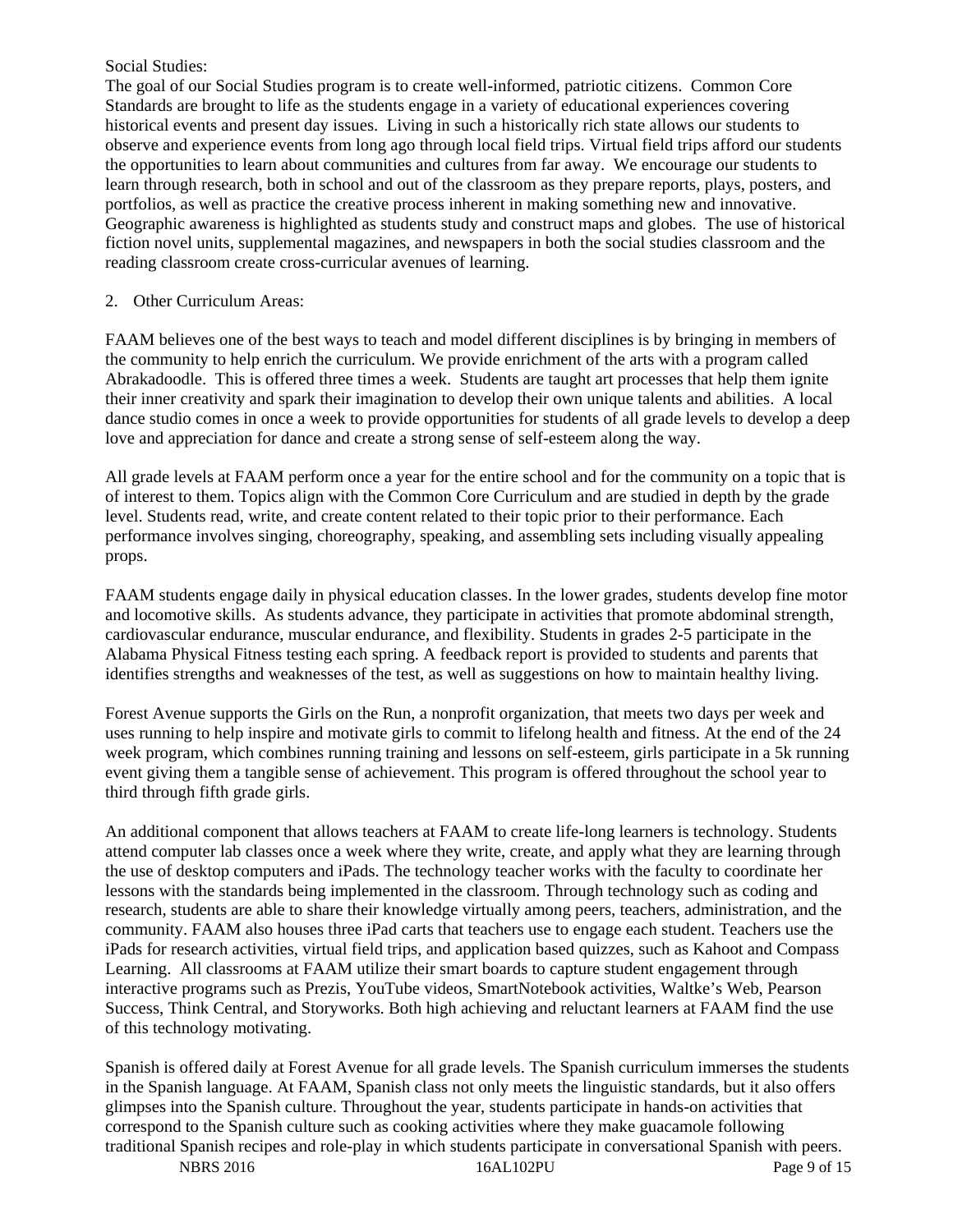Upper grade students have the opportunity to display the mastery of their acquired Spanish vocabulary during a Cinco De Mayo celebration. Reinforcement of the Spanish vocabulary is provided through a progressive online curriculum called QTalk. QTalk helps correlate specific images with conversational Spanish words. Students at FAAM have individual access to this website and practice building Spanish sentences through interactive games and quizzes. This software provides students with immediate feedback and room for growth amongst all skill levels.

For several years Forest Avenue has offered Mandarin Chinese classes after school two days per week, with three different levels of complexity. This opportunity is made possible through a grant received from the Troy University Confucius Institute. Beginning August 2016, Mandarin Chinese classes will be taught during the school day at Forest Avenue for students in grades 3-5. Forest Avenue will be the only elementary school in the state of Alabama that offers tiered learning for linguistics with Mandarin Chinese. Students at Forest Avenue will begin learning Mandarin Chinese, and will continue to deepen their understanding of the language through the twelfth grade.

3. Instructional Methods and Interventions:

Forest Avenue Academic Magnet encourages students to actively engage in the learning process. Teachers use pedagogical knowledge to apply strategies that meet the needs of high achieving learners. Instruction is based on goals that address improving academic achievement or improving any aspect that has a negative impact on achievement. Teachers plan lessons based on core standards, state aligned courses of study, data from multiple sources, and learning objectives. Lessons provide explicit teaching and instructional strategies that give opportunities for students to talk, write, investigate, read, reflect and listen (TWIRL). Other strategies include the use of technology such as Prezi's in core subjects, coding as a means to raise awareness of computer language, reader's theater, and testing hypotheses through discovery activities in science.

Writing is an integral part of Forest Avenue Academic Magnet. Kindergarten students begin writing early in the school year and leave as skilled writers after fifth grade. Much focus is placed on all modes with horizontal and vertical alignment across the school for cohesive and seamless transition. Writing is displayed in all parts of the building in the forms of fantastical invented superpowers, bottle book biographies, and reflection pieces. Excellence in writing is fostered by allowing students to share over the intercom during morning announcements.

The framework of Response to Instruction (RtI) is used to address students' diverse needs and foster school improvement. The framework incorporates graduated levels or tiers to support students. All students receive Tier I (core) and Tier II targeted instruction daily. These include small group and re-teaching as warranted by formative assessments. Students identified through data and observations as "at risk", either in academics or behavior, receive a Student Improvement Plan generated by teachers and discussed with parents before being implemented for a set period of time. The plan may contain additional strategies such as peer mediation, extended learning opportunities, student goal setting, various software programs targeted for intervention, and additional time with instructional coach or counselor.

For students with "high risk" or Tier III factors, a referral is made to the school-based Problem-Solving Team (PST) comprised of faculty and administration. The team collaborates to provide additional resources along with core instruction for a set period of time. Resources may include a behavior analyst, functional behavior assessment, home visitation program, co-teaching, and/or special education referral. The team meets regularly to ensure interventions are addressing the needs of students.

4. Assessment for Instruction and Learning and Sharing Assessment Results:

Forest Avenue Academic Magnet is a high performing school that incorporates a variety of assessment data to analyze and improve student and school performance. Formative and summative assessments are utilized for students and faculty to guide their efforts in achieving successful learning outcomes.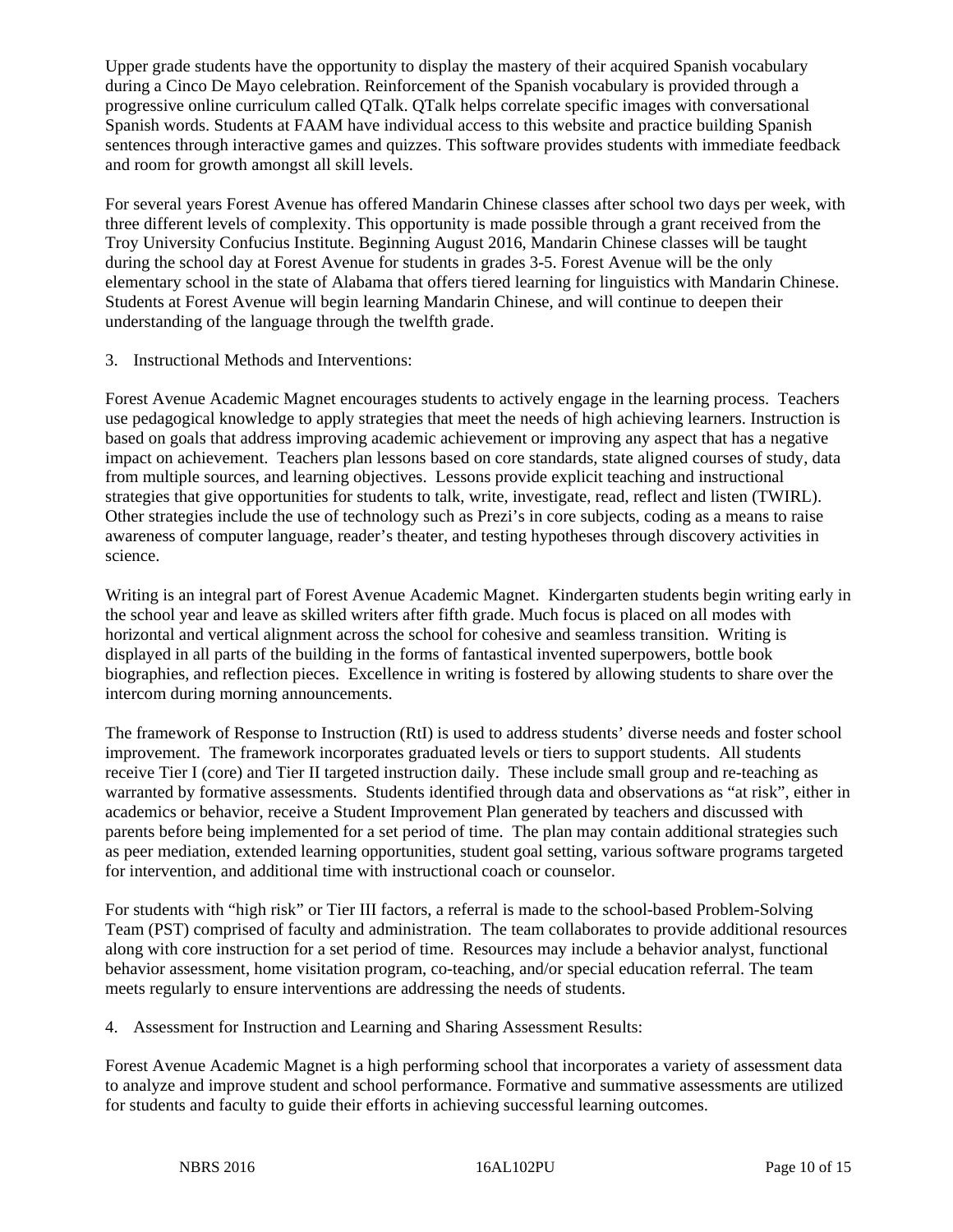Students entering kindergarten take the Dynamic Indicators of Basic Early Literacy Skills (DIBELS) to assess their progress towards acquisition of early literacy skills such as reading and phonemic awareness. First through fifth grade students take performance-based skills tests both in reading and math three times a year. Each spring, the ACT Aspire test is administered to all third through fifth grade students.

Teacher assessments aligned with state standards and learning objectives are an integral part of the instructional process. Teachers use quizzes, daily grades, observations, and projects to provide students with important feedback on their individual learning goals and to adjust instruction. For example, after studying DIBELS results, teachers along with the instructional coach identified students struggling with two subsets of phonemic awareness by noting data that fell below the benchmark and those students whose data clustered slightly above the benchmark score. Teachers collaborated and incorporated strategies that addressed those skills. Formative assessment such as immediate corrective feedback during small group time was used along with bi-monthly progress monitoring. Mid-year DIBELS assessment data showed that 100% of identified students benchmarked in all subtests. Results were shared with all stakeholders in an effort to celebrate student achievement.

Teachers use performance based tests similarly to drive instruction in their classroom. For instance, during a data meeting, teachers analyzed test items on mid-year assessment and compared the data to classroom performance. It was determined that many students knew the skill being tested, but were unfamiliar with much of the verbiage posed in the questions. Lessons were planned incorporating specific strategies addressing multiple ways to communicate ideas such as Think, Pair, Share and Investigate, Connect  $\&$ Explain (ICE). The teacher and instructional coach circulated the class listening and clarifying any misconceptions. Students' comments on exit slips indicated that they were helped by open discussion and immediate corrective feedback to them.

Data from summative assessments is examined closely by faculty members to identify patterns of student learning-negative or positive. Parents are apprised of the assessments and meetings called "Pow-Wows" are held to equip parents with knowledge of the different assessments and literature that outlines how to best help their child.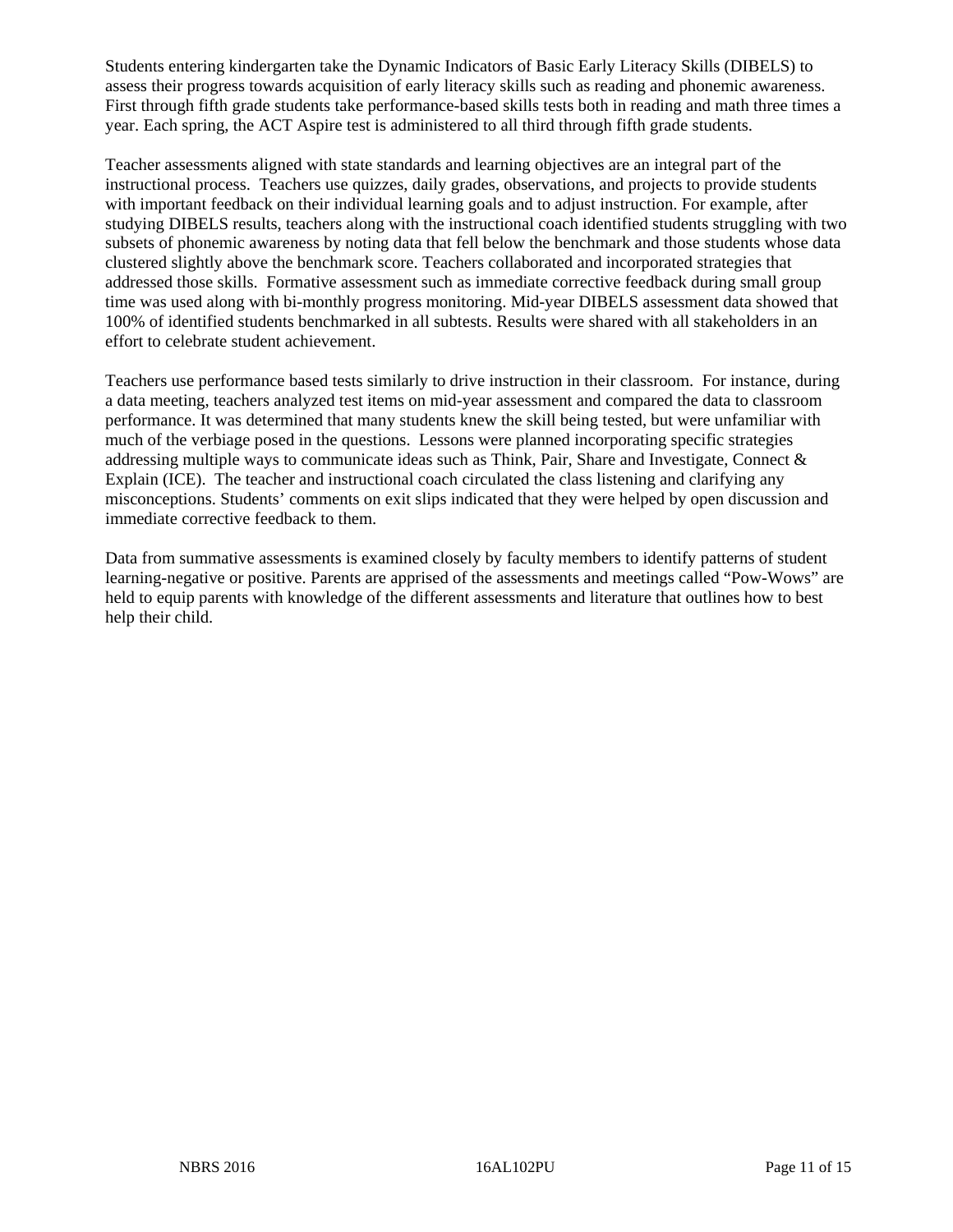## 1. School Climate/Culture:

Forest Avenue Academic Magnet believes that every student has a right to learn in a positive environment that motivates students academically, emotionally, and socially. Teachers support students in this endeavor by integrating technology, virtual field trips, student-led learning, and rewards for goals met throughout each school year. Students participate in fundraisers, such as coupon book sales, cookie dough sales, popcorn, and Italian ice sales, where awards are given to top-earning grade-levels and classrooms. Document cameras, SMART boards, and new iPads for the classrooms are just a few awards that teachers have chosen as motivators for their students to get involved in the fundraising and better their education and the school in its entirety. As a culminating event each year, fifth grade students use monies earned in their micro economy to participate in a community-produced auction with a real auctioneer.

Students are continually supported emotionally through the recognition they receive from teachers and administration on their achievements in school, and also successes they obtain in personal goals as well as team accomplishments. This recognition establishes a sense of camaraderie and confidence throughout the student body and motivates every child to never stop striving to meet their goals. FAAM students are recognized each semester at an honor's assembly for meeting both academic and conduct expectations.

Students continue to cultivate this positive environment through morning announcements where they share encouraging words and personal shout outs to the student body. During announcements, students discuss a "character focus for the week" and provide examples each day of how students can actively display these behaviors. The character focus and examples are provided by the Character at Heart program, which aims to foster good character through encouraging words and random acts of kindness.

In order to support the students at FAAM socially, teachers form cooperative groups that offer students the opportunity to learn from one another and develop a sense of teamwork. As iron sharpens iron, students benefit from demonstrating and learning from the determination and spirit of their peers. Areas where our students shine and grow include academics, contests, state and national percentile scores, and local and national recognitions, such as the PTA Reflections program, the Roxie Lancaster Children's Holiday Writing Competition and Olympiads.

Forest Avenue Parent Teacher Association (PTA) supports teachers throughout the year through special breakfasts, duty free lunches for birthdays, and start-up money at the beginning of each school year. The meals provided by the PTA are decorated elaborately to make ordinary school rooms feel like an extraordinary setting. This display of love allows our teachers to feel valued. These feelings of appreciation radiate throughout the building, allowing FAAM faculty and student body, to be enormously successful academically, socially, and emotionally.

## 2. Engaging Families and Community:

Family and community involvement are vital components of Forest Avenue's success. Our Parent-Teacher Association (PTA) is extremely active and an invaluable support for our program. Each year we exceed 100% participation in our membership drive. Providing volunteers for various school activities such as field trips, theme days, dances, after school activities, copy room crews, school book fairs, school picture days, Valentine's Day sales, fundraisers, and more, our PTA volunteers spend a great deal of time helping our teachers and students. Our PTA organizes and runs a Back to School Bash, using the money raised to fund different programs through the year and to provide financial resources to the teachers which are used for instructional supplies in the classroom. In addition, the funds raised by our PTA have been used to buy SMART Boards, computers, iPad carts, and copy machines. All of these supplies and resources help expand our curriculum efforts which broaden our students' knowledge and excite them about learning. At our Open House, the PTA welcomes families, answers questions, sells spirit clothing, and invites all parents to engage in their children's learning through becoming active members of the PTA. On any given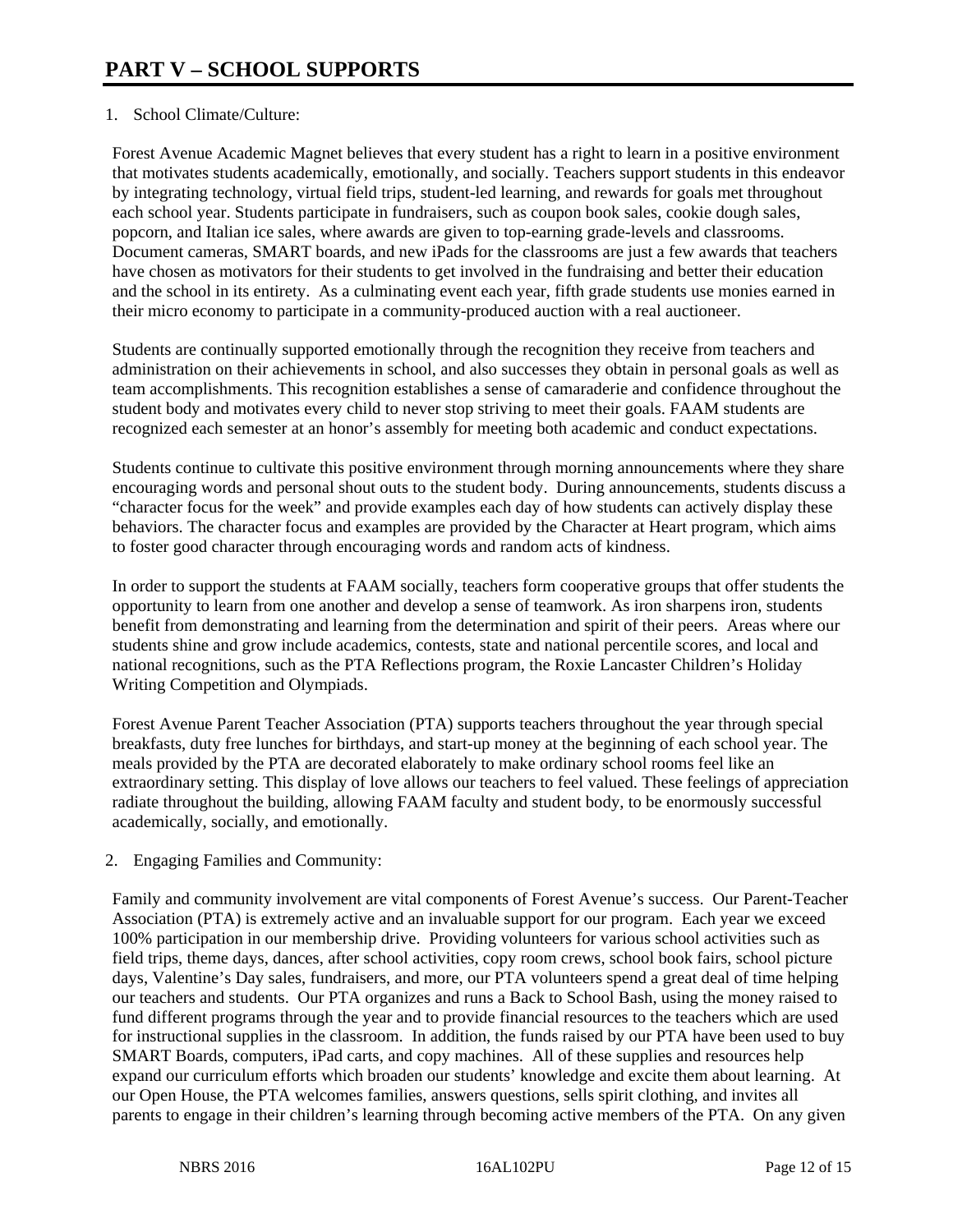day, you can see a number of parents in the building, helping in a multitude of ways from assisting teachers to working with individual students to complete curriculum-based activities.

Teachers also engage families and the community through two-way communication. Forest Avenue uses a variety of ways to accomplish this. Weekly class calendars, school newsletters, INOW, robo-calls, emails (both individual and class), our school handbook, a school website, a marquee, and a PTA Facebook page help facilitate communication and keep parents and the community informed about our school and its activities. When parents know what is happening they can become more involved, thus giving the school a stronger support network and improving school success.

Additional community involvement comes in the form of Partners in Education (PIE). PIE takes on many roles in helping our school. Their help typically comes from different business donations, sometimes financial and sometimes in the form of supplies, as well as volunteerism such as a local gardening club maintaining Lily's Garden (a garden used as an outside classroom) and conducting science-related classes for our students. PIE also provides guest speakers from various positions throughout the community which sparks the interests of the students in certain fields of study, leading to possible future achievements. These speakers and activities also provide students with experiences they might not have otherwise. Providing a multitude of opportunities helps students become well rounded, and a well rounded education indicates a well-developed, healthy school.

#### 3. Professional Development:

Forest Avenue is dedicated to providing a challenging and stimulating curriculum for our students that is taught by a passionate, innovative and professional staff. One way Forest Avenue upholds its mission is through a variety of professional development activities offered at the district level, school level, and grade levels.

The Montgomery Public Schools district requires ten professional development days per year that coincide with district mandates and curriculum requirements. Topics that have been covered in district professional development meetings include, but are not limited to dyslexia awareness, anti-bullying, and Webb's Depth of Knowledge. Many professional development days have been dedicated to ensuring that teachers have a firm understanding of the college and career readiness standards and effective strategies in order to implement and embed them into our curriculum.

Site-based professional development takes place several times throughout the year on Monday afternoons with all teachers and administration present. Teachers and administrators are dedicated and committed to this time to better their teaching and the implementation of certain content and requirements. In these school-wide meetings, teachers work together to consider policies and strategies that help make for a seamless transition from grade-to-grade. Vertical grade-level meetings are also a part of this school-wide implemented professional development. These meetings help teachers better understand where their students have come from, and where they are going with regards to the previous grade level, or the gradelevel above. Forest Avenue teachers have found these meetings to be extremely beneficial when it comes to content standards, expectations, and behavior management. Vertical teaming allows for relationships to be built and maintained throughout the school and provides opportunities for the free flow of communication among school employees, as well as establishes a sense of camaraderie. These school-wide collaborative meetings ensure that the administration establishes a supportive relationship with its teachers. The professional development that takes place frequently at FAAM guarantees that the administration remains connected and involved with the current classroom practices.

Forest Avenue employs an instructional interventionist who is available to all teachers and administration to collaborate for curriculum development, evaluate best practices, offer encouragement, and share strategies. The interventionist also evaluates test scores and data, meeting with the teachers as needed to provide suggestions for methods that will help these low achieving students succeed.

To provide opportunities for teachers and administration to discuss ways to meet the needs of an advanced and accelerated population much of the professional development at FAAM happens during the horizontal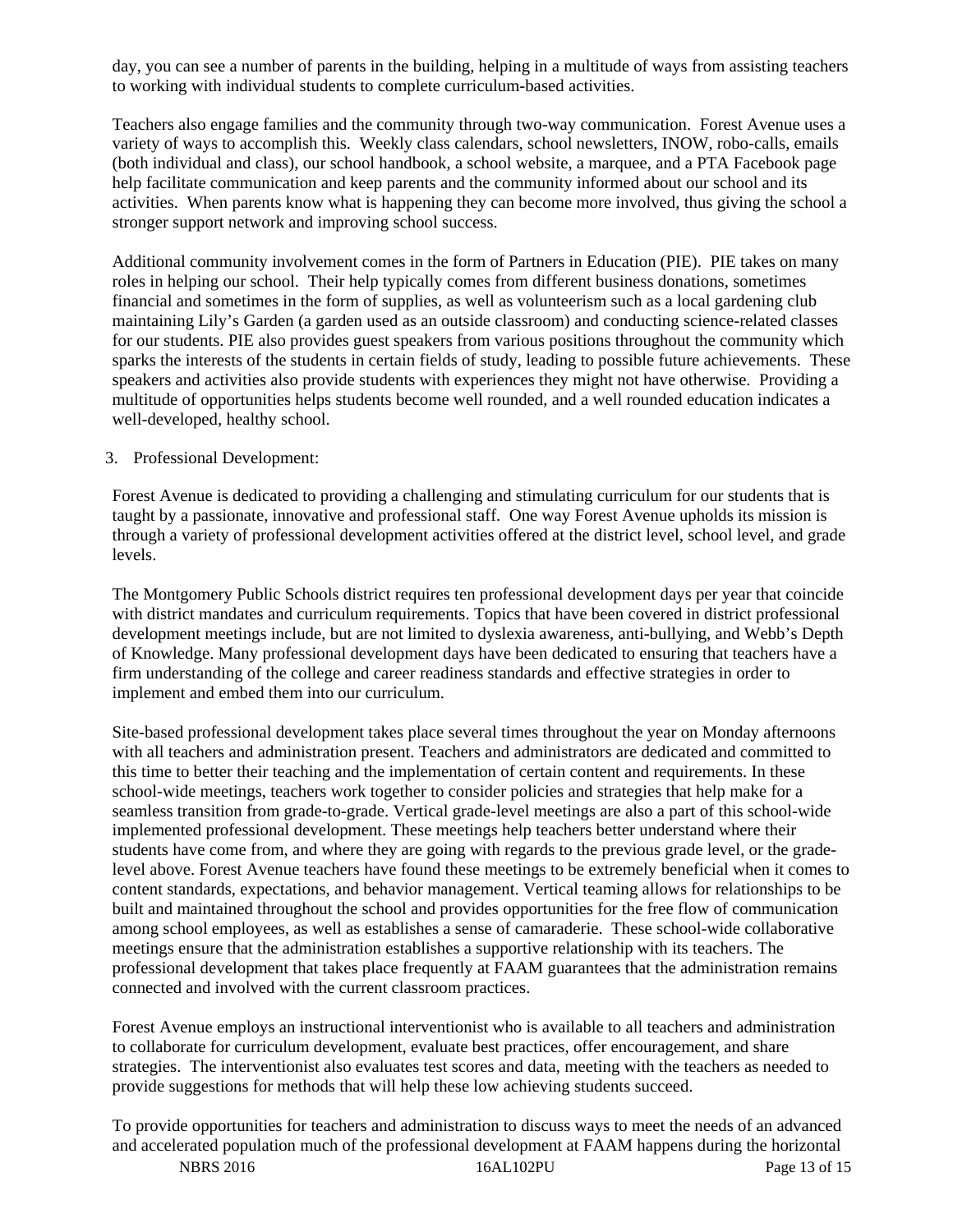articulation meetings among grade-levels and grade-level departments. It is at these meetings that teachers are addressing cross-curricular opportunities, sharing ideas, ensuring consistent parent-teacher communication, and discussing grade-level enrichment activities.

#### 4. School Leadership:

The leadership philosophy at Forest Avenue Academic Magnet is a partnership among the students, teachers, parents, and community. The open door approach is team oriented with high expectations driven by goal setting stakeholders. Open communication and shared decision making help to encourage all involved to express opinions, give suggestions, and share in the responsibility of creating a trusting school climate.

The leadership structure of the school includes one principal, one assistant principal, one instructional coach, teachers, specialists, and support staff. Everyone is expected to have a voice in decisions which affect the success of our students. Our teachers have firsthand knowledge of what our students need to be able to reach their goals. This knowledge drives grade level meetings. Each meeting has an emphasis on improving instruction in all curricular areas by nurturing collaborative professional learning communities that fearlessly discuss professional practice and student achievement. Each staff member's strengths are developed, trusting working relationships are nurtured, and sights are always set on meeting students' individual needs and those of the school. As the instructional leader of FAAM, the principal joins the assistant principal and instructional staff in meetings to collaborate and provide necessary guidance. Shared leadership is enjoyed by all, and it is evident that every teacher is comfortable discussing any issue that will improve student achievement. Teacher empowerment continues to yield remarkable results as everyone has placed children at the forefront of their priorities.

Building relationships with parents and the community is especially important to the principal. Parents and community are actively engaged in our everyday culture. There are numerous parent volunteers who contribute on a daily basis. PTA sponsored events support our students and families through activities, assemblies and events designed to enhance educational experiences. They set goals which support the mission of the school. These goals are presented at the first Open House and revisited each PTA meeting with updates on progress. Community members are invited to participate in various PTA and school sponsored activities. We feel that our students need to see that their parents and the community are an integral part of their academic success at Forest Avenue Academic Magnet.